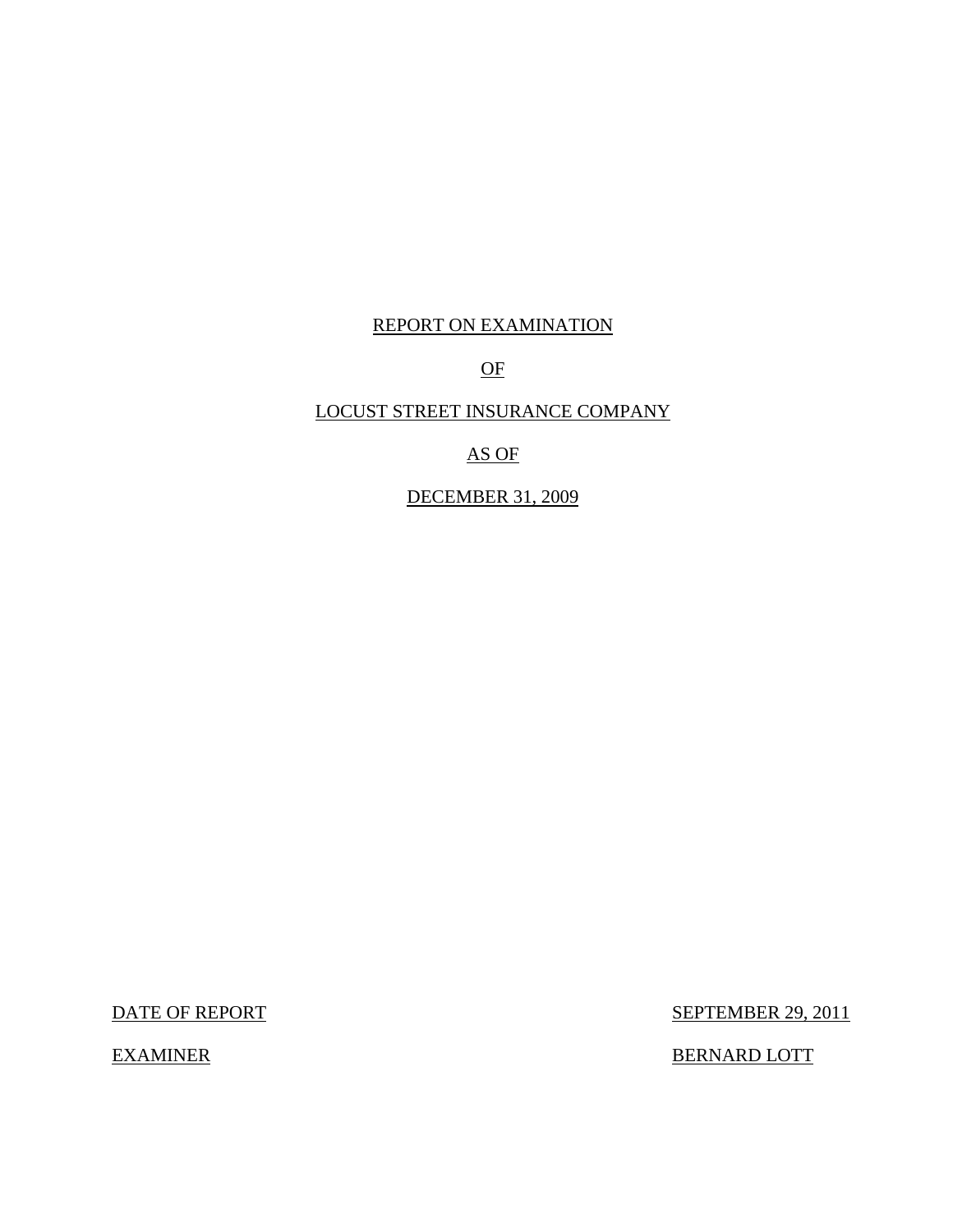# TABLE OF CONTENTS

| <u>ITEM</u>    |                                                    | PAGE NO.                        |
|----------------|----------------------------------------------------|---------------------------------|
| 1.             | Scope of examination                               | $\overline{2}$                  |
| 2.             | Description of company                             | $\overline{2}$                  |
| A.             | Articles of incorporation                          |                                 |
| <b>B.</b>      | By-laws                                            |                                 |
| C <sub>1</sub> | Capital structure                                  |                                 |
| D.             | Corporate records                                  | $2$ $2$ $3$ $3$ $3$ $3$ $5$ $5$ |
| E.             | Reinsurance                                        |                                 |
| F <sub>1</sub> | Management and control                             |                                 |
| G.             | Certified public accountant and actuarial services |                                 |
| H.             | Growth of the company                              |                                 |
| 3.             | <b>Financial statements</b>                        | 6                               |
| A.             | Balance sheet                                      | 6                               |
| B.             | Statement of income                                | $\overline{7}$                  |
| C.             | Capital and surplus account                        | 8                               |
| 4.             | Losses and loss adjustment expenses                | 8                               |
| 5.             | Article 70 compliance                              | 9                               |
| 6.             | Organizational structure                           | 9                               |
| 7.             | Insurance program                                  | 9                               |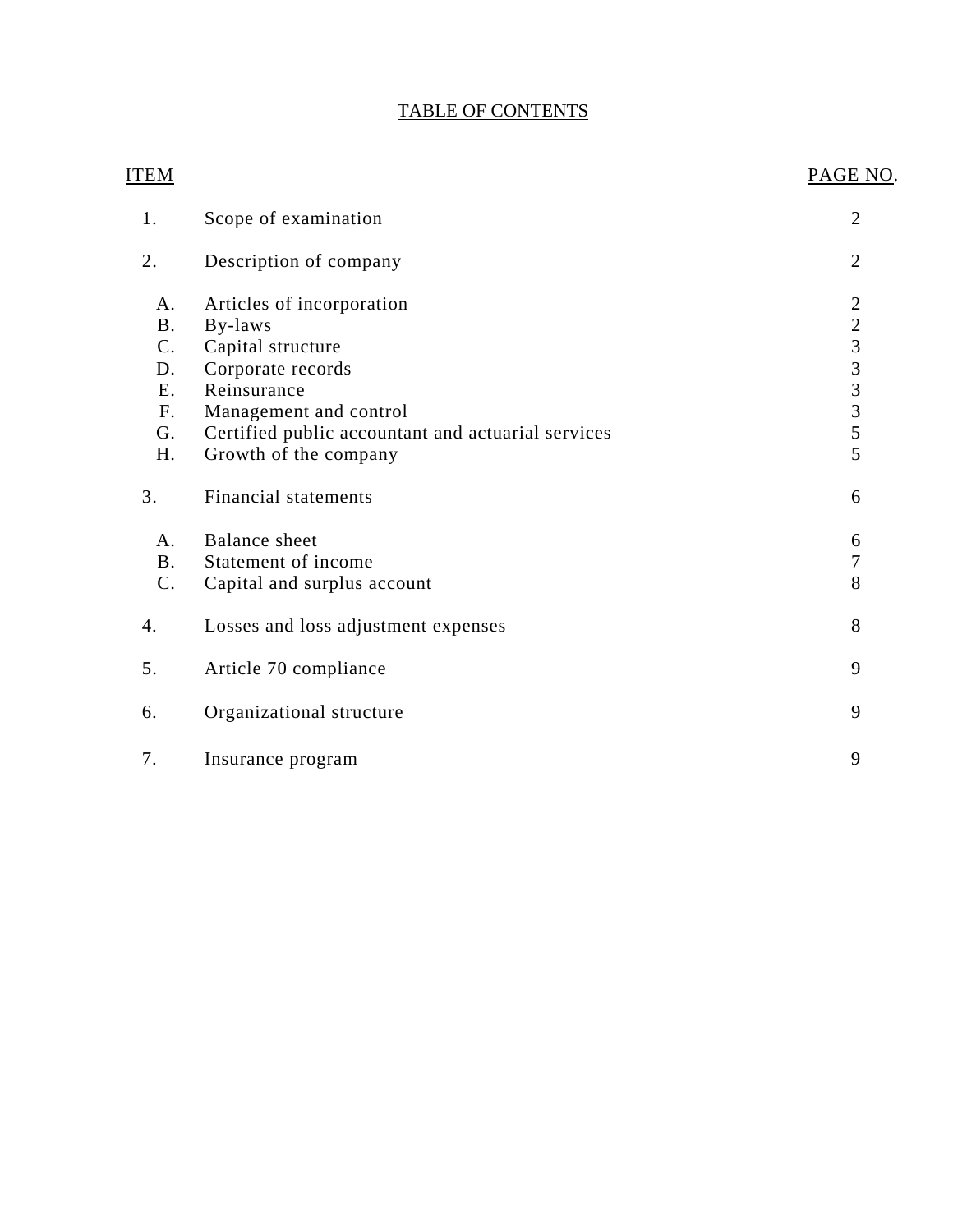

# NEW YORK STATE DEPARTMENTof *~,........,,* FINANCIAL SERVICES

Andrew M. Cuomo **Benjamin M. Lawsky** Governor Superintendent Superintendent Superintendent Superintendent Superintendent Superintendent Superintendent

September 29, 2011

Honorable Benjamin M. Lawsky Superintendent of Financial Services Albany, New York 12257

Sir:

Pursuant to the requirements of the New York Insurance Law, and in compliance with the instructions contained in Appointment Number 30606 dated October 6, 2010, attached hereto, I have made an examination into the condition and affairs of Locust Street Insurance Company as of December 31, 2009, and respectfully submit the following report thereon.

Wherever the designation "the Company" appears herein without qualification, it should be understood to refer to Locust Street Insurance Company.

Wherever the term "Department" appears herein without qualification, it should be understood to mean the New York State Department of Financial Services.

The examination was conducted at the offices of Marsh Management Services Inc., the captive manager for Locust Street Insurance Company, located at 48 South Service Road, Melville, NY 11747.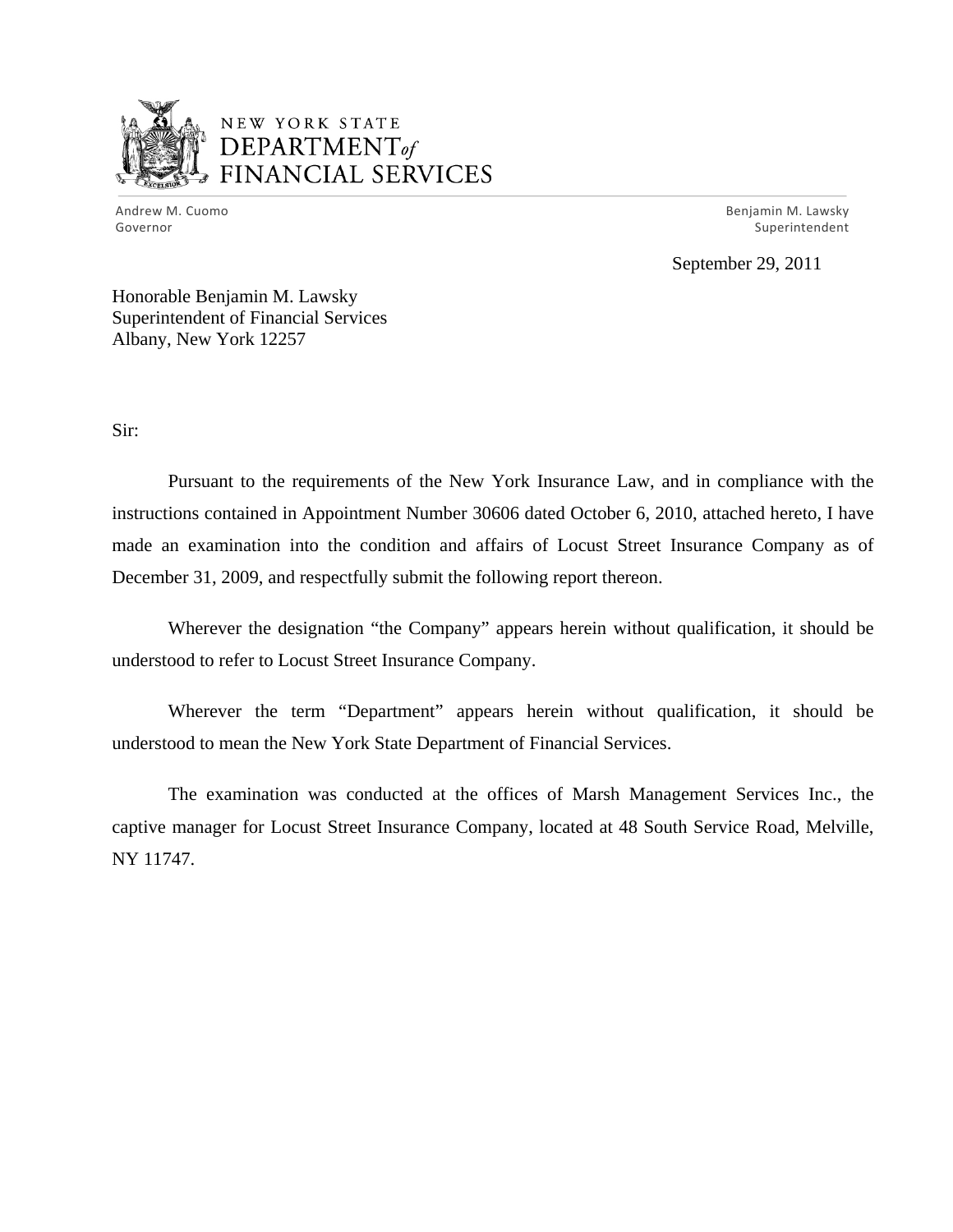#### **1. SCOPE OF EXAMINATION**

<span id="page-3-0"></span>The examination covers the five-year and two hundred day period from the Company's licensing and commencement of business on June 14, 2004, through December 31, 2009, and was limited in its scope to a review or audit of only those balance sheet items considered by this Department to require analysis, verification or description, including invested assets, and losses and loss adjustment expense reserves. The examination included a review of income, disbursements and company records deemed necessary to accomplish such analysis or verification. Additionally, a review was performed to determine whether the captive insurer was operating within its by-laws, conforming with its plan of operation, as submitted to the New York Insurance Department, and was in compliance with Article 70 of the New York Insurance Law.

Comments and recommendations are limited to those items requiring financial adjustment, procedural recommendations, or instances where the Company was not conforming to the application submitted to the Department or Article 70 of the New York Insurance Law.

The report utilized work performed by the Company's independent certified public accountants and its opining actuary to the extent considered appropriate.

#### **2. DESCRIPTION OF COMPANY**

The Company, incorporated on May 17, 2004, is a wholly-owned subsidiary of Meredith Holding Company, which is in turn a wholly-owned subsidiary of the ultimate parent, Meredith Corporation ("Meredith"). The Company commenced doing business as a pure captive insurance company under the laws of New York State on June 14, 2004.

#### A. Articles of Incorporation

The Company is organized to transact the kinds of insurance specified in Section 7003 of the New York Insurance Law, subject at all times to the limitations on the business of a pure captive insurance company set forth in Article 70 of the New York Insurance Law.

B. By-Laws

It appears that the Company, in all material respects, is in compliance with its by-laws.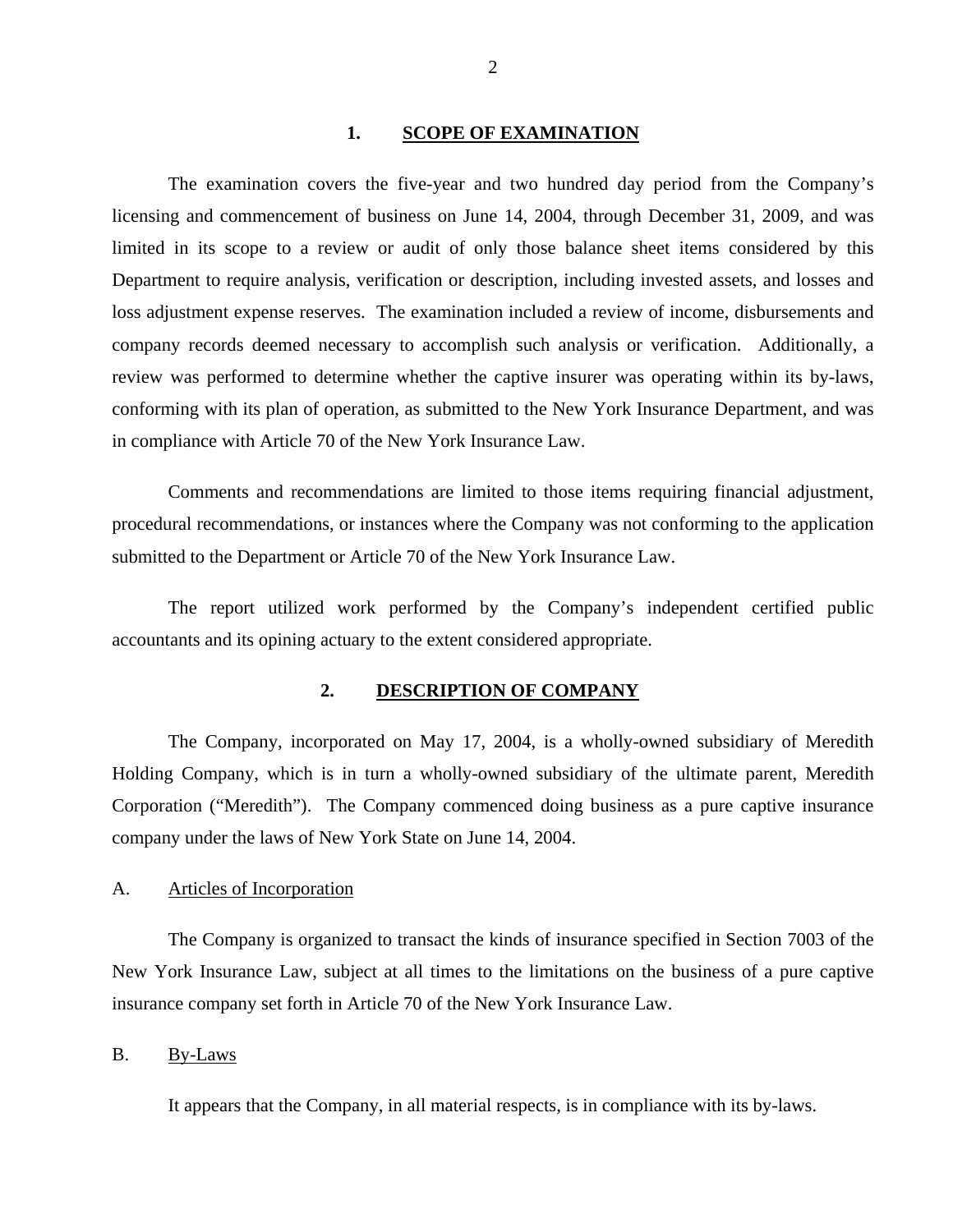#### <span id="page-4-0"></span>C. Capital Structure

Pursuant to Section  $7004(a)(1)$  of the New York Insurance Law, a pure captive insurance company incorporated as a stock insurer is required to possess, and thereafter maintain, unimpaired paid-in-capital and surplus of not less than \$250,000, in order to be issued a license to do captive insurance business in New York State. Capital paid in is \$100,000, consisting of 100,000 shares of \$1 par value per share common stock. The Company was initially capitalized at \$90,250,000, consisting of \$250,000 cash, plus a demand promissory note in the amount of \$90,000,000 issued to the Company's ultimate parent, Meredith. The Company received the Department's approval for the promissory note as part of its licensing process. The Company was further capitalized by \$90,000,000 during the examination period, as follows:

| Year       | Description                               |            | Amount        |
|------------|-------------------------------------------|------------|---------------|
| 6/14/2004  | Beginning contributed surplus             |            | 90,150,000    |
| 6/22/2005  | Demand promissory note issued to Meredith | 90,000,000 |               |
|            | <b>Total Surplus Contributions</b>        |            | \$90,000,000  |
| 12/31/2009 | Ending contributed surplus                |            | \$180,150,000 |

Department approval for the second promissory note in 2005 was granted in conjunction with a request by the Company to expand its policy limits.

## D. Corporate Records

Corporate records reviewed that are not specifically addressed elsewhere in this report appeared to be substantially accurate and complete in all material respects.

## E. Reinsurance

The Company does not assume or cede any of its captive insurance business.

#### F. Management and Control

#### (i) Captive Manager

Section 7003(b)(4) of the Insurance Law provides that no captive insurer can do any captive insurance business in this state unless it utilizes a captive manager resident in the State of New York that is licensed as an agent or broker under the provisions of the Article 21 of the New York Insurance Law or any other person approved by the Superintendent.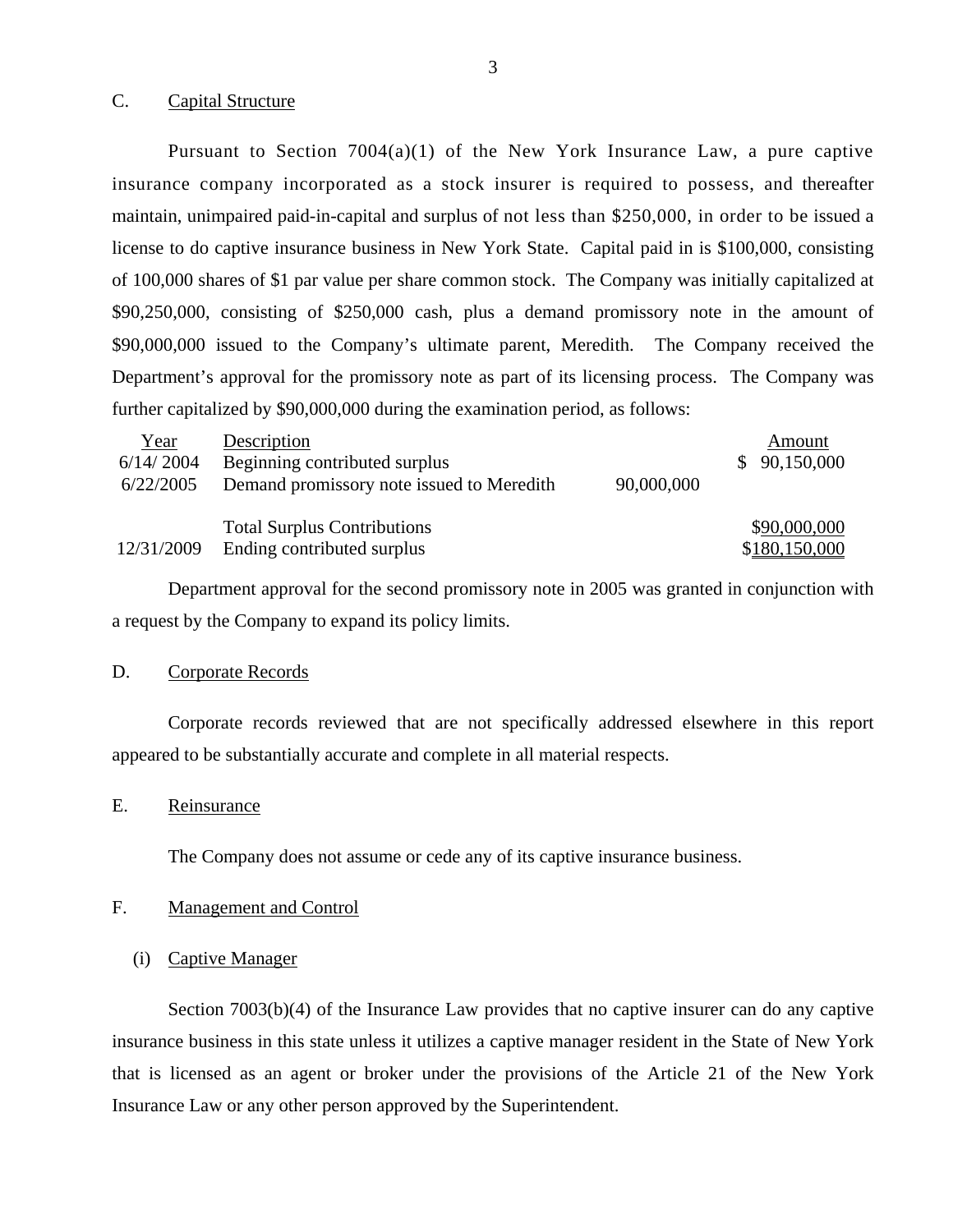The Company is managed by Marsh Management Services, Inc., the captive management arm of Marsh, Inc., an insurance broker licensed by the Department. The manager's duties, pursuant to a "management agreement," include monitoring Company compliance with New York Insurance Laws and filing requirements, acting as the Company's principal representative in communications with regulatory authorities, operating bank accounts in the name of the Company and maintaining the true and complete books of account and records of all business conducted under the agreement.

(ii) Board of Directors

The business of this corporation is managed under the direction of its board of directors. At December 31, 2009, the board of directors was comprised of the following five members:

| Name and Residence                            | <b>Principal Business Affiliation</b>                                                        |
|-----------------------------------------------|----------------------------------------------------------------------------------------------|
| Michael L. Brownstein<br>Briarcliff Manor, NY | <b>Executive Vice President and Chief Revenue</b><br>Officer,<br><b>Meredith Corporation</b> |
| Michael I. Cook                               | Director, Magazine Credit Operations,                                                        |
| Yorktown Heights, NY                          | <b>Meredith Corporation</b>                                                                  |
| Thomas H. Harty                               | President, National Media Group,                                                             |
| Irvington, NY                                 | <b>Meredith Corporation</b>                                                                  |
| Stephen M. Lacy                               | Chairman and Chief Executive Officer,                                                        |
| Des Moines, IA                                | <b>Meredith Corporation</b>                                                                  |
| John S. Zieser                                | Chief Development Officer and General Counsel,                                               |
| West Des Moines, IA                           | <b>Meredith Corporation</b>                                                                  |

The Company's by-laws state that the board of directors shall hold at least one meeting in the State of New York every calendar year. During the period covered by this examination, the board met five times and had three actions undertaken by "Unanimous Consent to Action." A review of the meeting minutes indicated that they were generally well attended and that each member had an acceptable record of attendance for all board meetings for which they were eligible to attend.

(iii) Officers

The board of directors shall elect or appoint such officers as it decides are necessary for the conduct of business. The Company's by-laws state that the officers of the Company shall be a president, one or more vice-presidents, a secretary and a treasurer.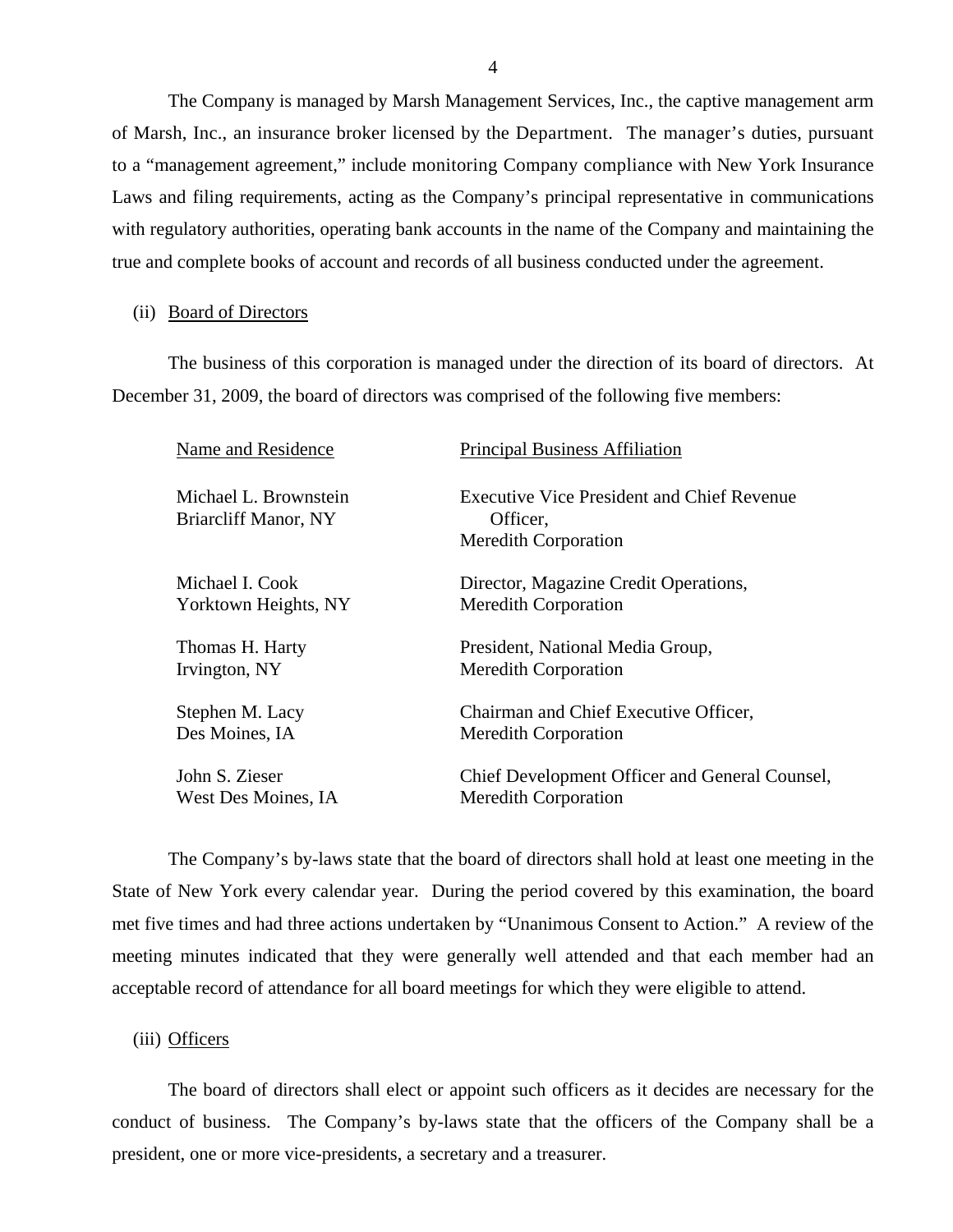The following were officers of the Company as of December 31, 2009:

| Name                  | Title          |
|-----------------------|----------------|
| Steven M. Cappaert    | President      |
| Michael L. Brownstein | Vice President |
| Thomas H. Harty       | Vice President |
| Norbert W. Kaut       | Secretary      |
| Kevin M. Wagner       | Treasurer      |
|                       |                |

## G. Certified Public Accountant and Actuarial Services

The Company was audited by the independent CPA firm Saslow Lufkin & Buggy, LLP, 10 Tower Lane, Avon, CT 06001, for the years covered by this examination. The Company's opining actuary as of December 31, 2009, was from Marsh Management Services Inc., 100 Bank Street, Burlington, VT 05401.

## H. Growth of Company

The following schedule sets forth a summary of the Company's significant financial information for the period covered by this examination:

|      | <b>Net Premiums</b> | Net          |               | Shareholders' |
|------|---------------------|--------------|---------------|---------------|
| Year | Earned              | Income       | Assets        | <b>Equity</b> |
| 2004 | \$17,394,683        | \$12,213,834 | \$125,970,334 | \$102,463,834 |
| 2005 | \$31,350,707        | \$25,121,446 | \$244,747,064 | \$217,585,280 |
| 2006 | \$32,823,623        | \$30,190,431 | \$278,949,644 | \$247,775,711 |
| 2007 | \$32,723,247        | \$32,274,763 | \$312,082,362 | \$280,050,474 |
| 2008 | \$32,424,837        | \$29,989,602 | \$339,814,995 | \$310,040,076 |
| 2009 | \$32,416,728        | \$23,851,189 | \$360,275,173 | \$333,891,265 |

The Company's shareholders equity as of the examination date includes "Accumulated Surplus" of \$153,641,265.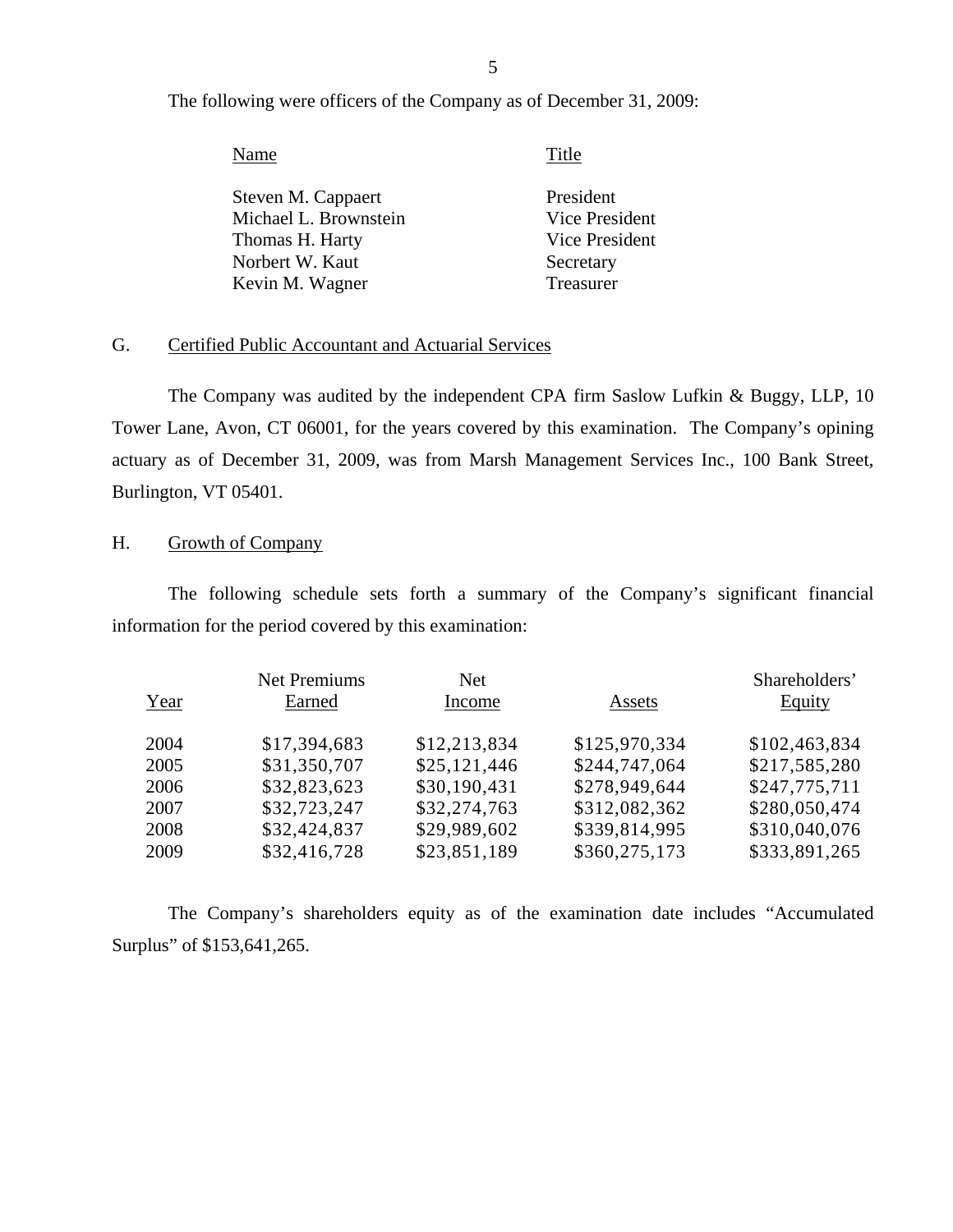#### **3. FINANCIAL STATEMENTS**

The financial statements of the Company have been prepared in conformity with accounting principles generally accepted in the United States of America that differ from statutory accounting practices prescribed or permitted for insurance companies by the New York State Department of Financial Services. The Company's independent accounting firm concluded that the following financial statements, with an exception for the effect of the inclusion of a portion of the notes receivable from Meredith in stockholder's equity (See Item 2C) and as an asset, presented fairly in all material respects, the Company's assets, liabilities and surplus and the results of its operations as of December 31, 2009. The financial position of the Company, as presented below, was accepted by the Department:

#### A. Balance Sheet

#### BALANCE SHEET AS OF DECEMBER 31, 2009

| <b>Assets</b>                             |               |                |
|-------------------------------------------|---------------|----------------|
| Cash                                      |               | \$<br>285,868  |
| Investment income due and accrued         |               | 630,886        |
| Investments in and advances to affiliates |               | 359,288,036    |
| Deferred premium tax                      |               | 48,868         |
| Pre-paid expenses                         |               | 21,515         |
| <b>Total assets</b>                       |               | \$360,275,173  |
| Liabilities                               |               |                |
| Losses and loss adjustment expenses       |               | \$<br>$\Omega$ |
| Commissions, expenses and fees            |               | 29,333         |
| Taxes payable                             |               | 12,842,948     |
| Unearned premium                          |               | 13,511,627     |
| <b>Total liabilities</b>                  |               | \$26,383,908   |
| <b>Capital and Surplus</b>                |               |                |
| Paid in capital (par value)               | \$<br>100,000 |                |
| Contributed surplus                       | 180,150,000   |                |
| Surplus (accumulated earnings)            | 153,641,265   |                |
| Total capital and surplus                 |               | 333,891,265    |
| Total liabilities and capital and surplus |               | \$360,275,173  |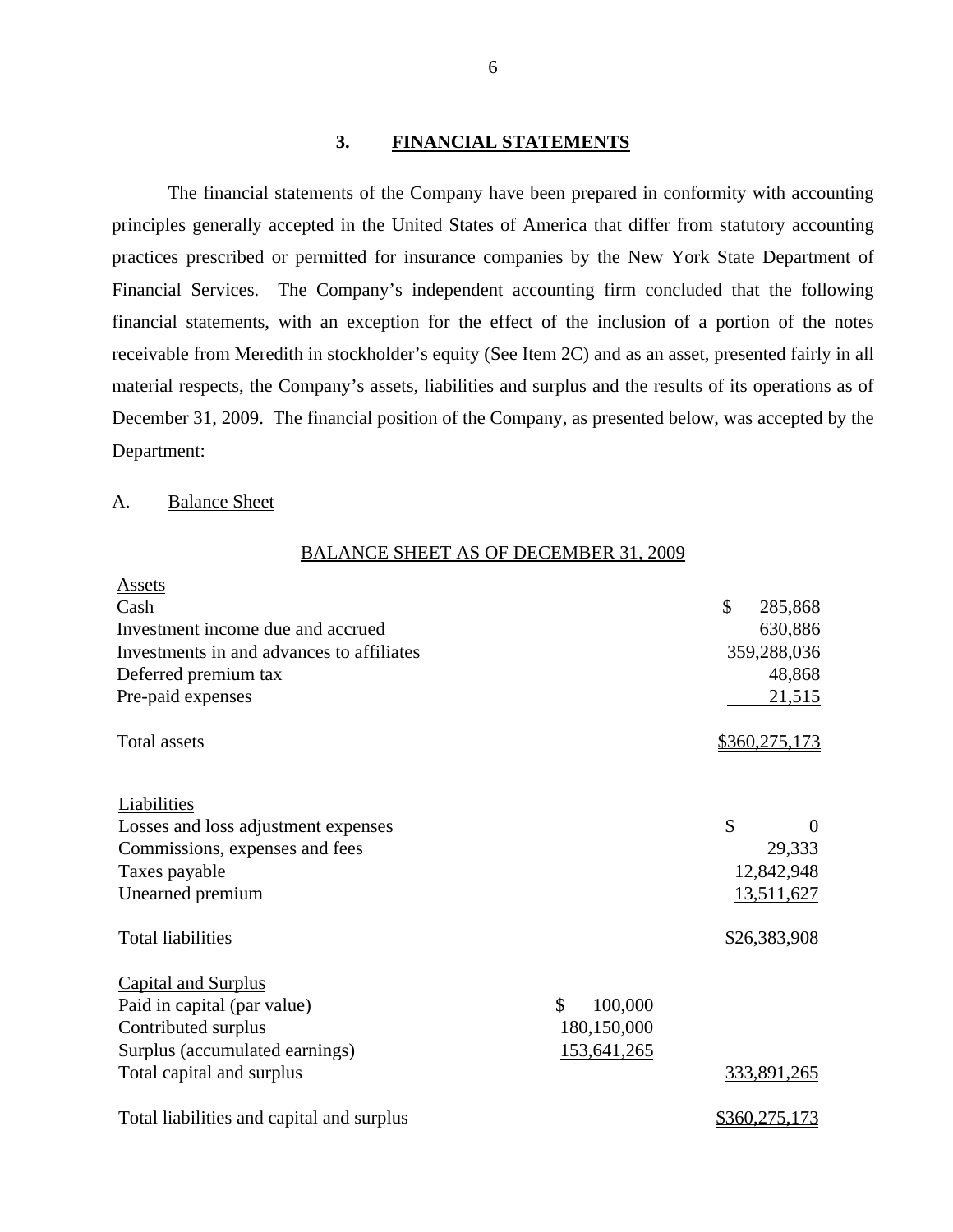## B. Statement of Income

Capital and Surplus increased \$243,641,265 during the five-year and two hundred day period subsequent to the Company's initial capitalization on June 14, 2004 through December 31, 2009, detailed as follows:

# STATEMENT OF INCOME

| <b>Underwriting Income</b>                                                                                                          |                                                        |                      |
|-------------------------------------------------------------------------------------------------------------------------------------|--------------------------------------------------------|----------------------|
| Net premiums earned                                                                                                                 |                                                        | \$179,133,825        |
| Deductions:                                                                                                                         |                                                        |                      |
| Net losses incurred<br>Net loss adjustments expenses incurred<br>General and administrative expenses<br>Other underwriting expenses | \$<br>$\overline{0}$<br>$\Omega$<br>489,561<br>695,624 |                      |
| Total underwriting deductions                                                                                                       |                                                        | 1,185,185            |
| Net underwriting gain                                                                                                               |                                                        | \$177,948,640        |
| <b>Investment Income</b>                                                                                                            |                                                        |                      |
| Net investment income earned                                                                                                        | \$58,422,537                                           |                      |
| Net investment gain                                                                                                                 |                                                        | <u>58,422,537</u>    |
| Net income before taxes                                                                                                             |                                                        | \$236,371,177        |
| Taxes                                                                                                                               |                                                        | 82,729,912           |
| Net income                                                                                                                          |                                                        | <u>\$153,641,265</u> |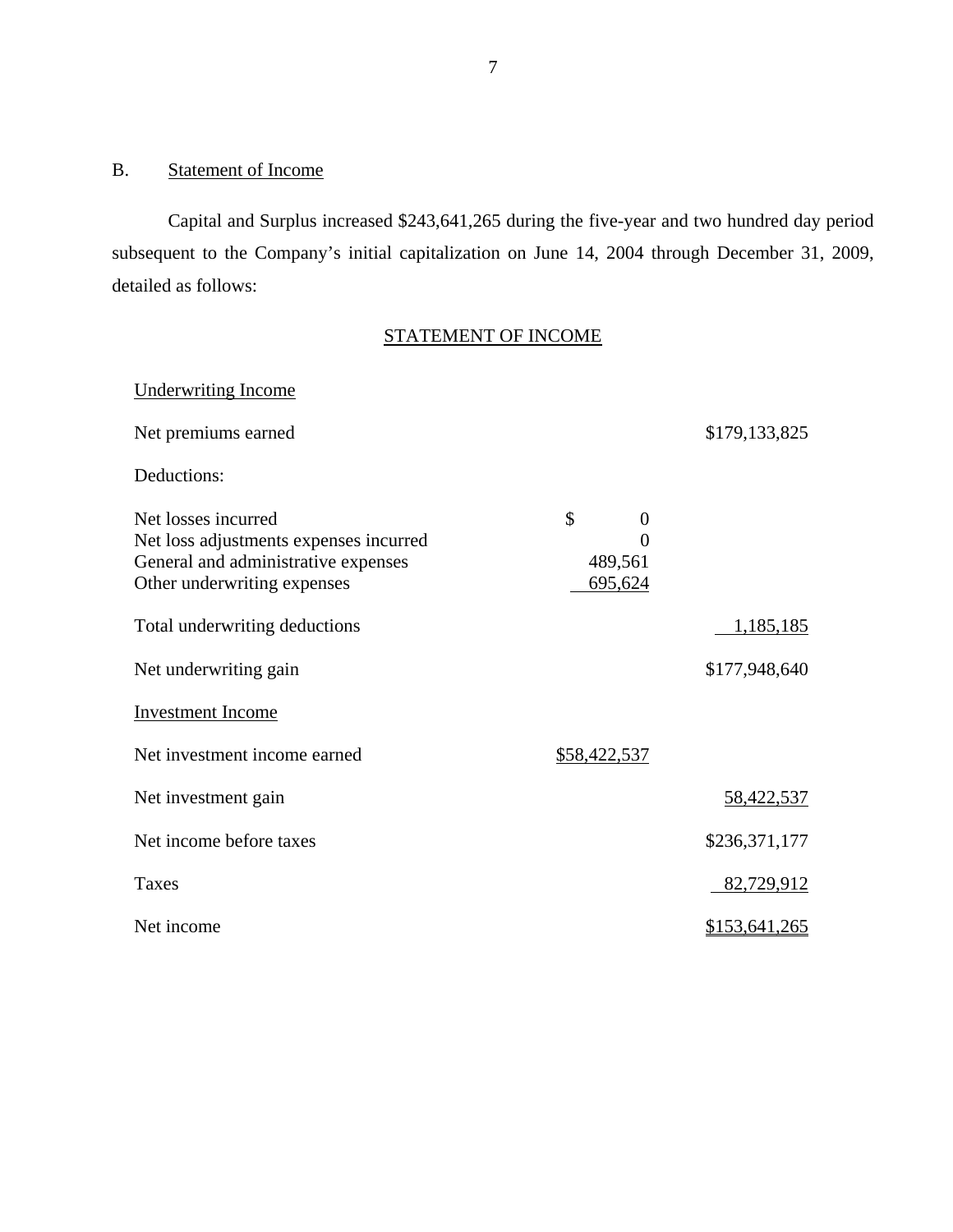#### <span id="page-9-0"></span>C. Capital and Surplus Account

#### Capital and surplus as of June  $14, 2004$   $$90,250,000$

|                                                                          | Gains in<br><b>Surplus</b> | Losses in<br><b>Surplus</b> |               |
|--------------------------------------------------------------------------|----------------------------|-----------------------------|---------------|
| Net income                                                               | \$153,641,265              | $\overline{0}$<br>S         |               |
| Paid in capital                                                          | 90,000,000                 | $\hspace{1.6cm} 0$          |               |
| Total gains and losses                                                   | \$243,641,265              | $\hspace{0.1em} 0$          |               |
| Net increase in surplus                                                  |                            |                             | 243,641,265   |
| Capital and surplus per report on examination<br>as of December 31, 2009 |                            |                             | \$333,891,265 |

#### **4. LOSSES AND LOSS ADJUSTMENT EXPENSES**

As of December 31, 2009, The Company did not report liabilities for losses and loss adjustment expenses. The Company's 2009 Actuarial Opinion states that the reserves are computed in accordance with commonly accepted actuarial methods and are fairly stated in accordance with sound actuarial principles. It further states that provisions in the aggregate for unpaid losses and loss adjustment expenses are reasonable and that they meet the relevant requirements of the insurance laws of New York.

The opining actuary's analysis, however, points out that any estimate of ultimate losses are necessarily statistical in nature, and there can be no guarantee that the indicated reserve levels will prove to be adequate and not excessive.

Based on the opining actuary's opinion and the audit performed by the independent CPA firm, no examination change will be made to the Company's reported reserve for losses and loss adjustment expenses.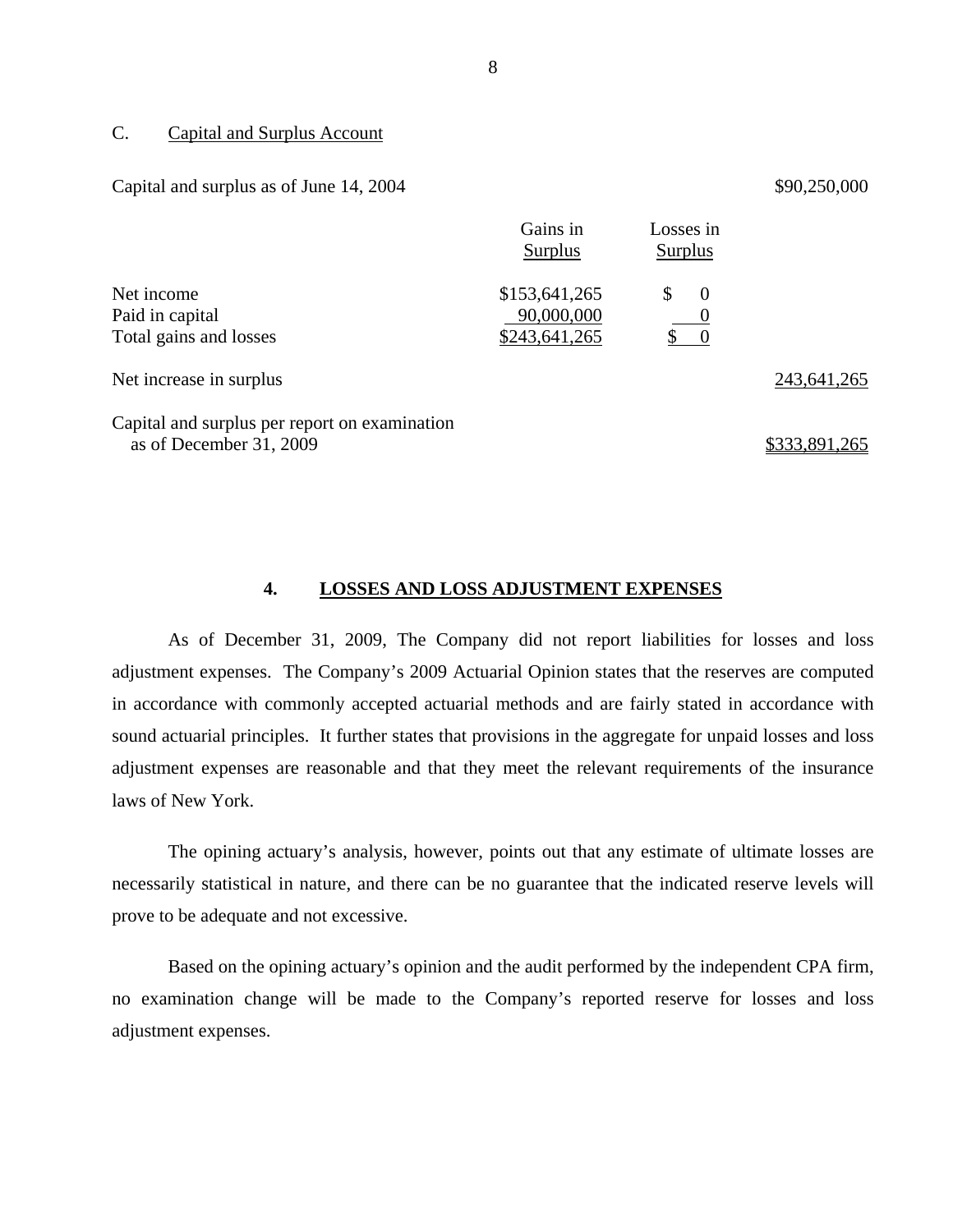#### **5. ARTICLE 70 COMPLIANCE**

<span id="page-10-0"></span>Article 70 of the New York State Insurance Law is the governing section of the law for the formation and continued operation of captive insurers in New York State. A review was performed to test the Company's compliance with all applicable parts of Article 70 of the New York Insurance Law. No significant areas of non-compliance were found.

#### **6. ORGANIZATIONAL STRUCTURE**

Meredith Corporation is a publicly held media and marketing company with businesses centering on magazine and book publishing, television broadcasting, integrated marketing and interactive media.

#### **7. INSURANCE PROGRAM**

The Company provides Meredith and its subsidiaries with excess coverage for various business risks through the use of an "Integrated Risk Policy." The policy covers risks in excess of underlying primary coverage written by a number of non-affiliated commercial insurers. Excess coverage attaches at the limits of the underlying insurance's liability and extends to the respective risk's "sub-limit per occurrence/aggregate," as shown below:

| Coverage                                            | Sub-Limit Per Occurrence/ Aggregate |
|-----------------------------------------------------|-------------------------------------|
|                                                     |                                     |
| Media liability                                     | \$100,000,000                       |
| Property - BI/CBI/EE                                | \$40,000,000                        |
| Excess liability umbrella                           | \$25,000,000                        |
| <b>Employment practices liability</b>               | \$50,000,000                        |
| Directors $\&$ officers liability – coverage B only | \$69,000,000                        |
| <b>Outside directors liability</b>                  | \$94,500,000                        |

In addition, the Integrated Risk Policy provides coverage on a primary basis when there is no underlying insurance and when the underlying coverage is no longer in force. Primary coverage where the underlying insurance is no longer in force carries a deductible of \$250,000 per occurrence and in the aggregate per line of insurance. Primary coverage, where there is no underlying insurance, also has a deductible of \$250,000, with the exception of the three risks ("Destruction of organizational record liability," "Loss of key customers or suppliers" and "Credit risk") noted below: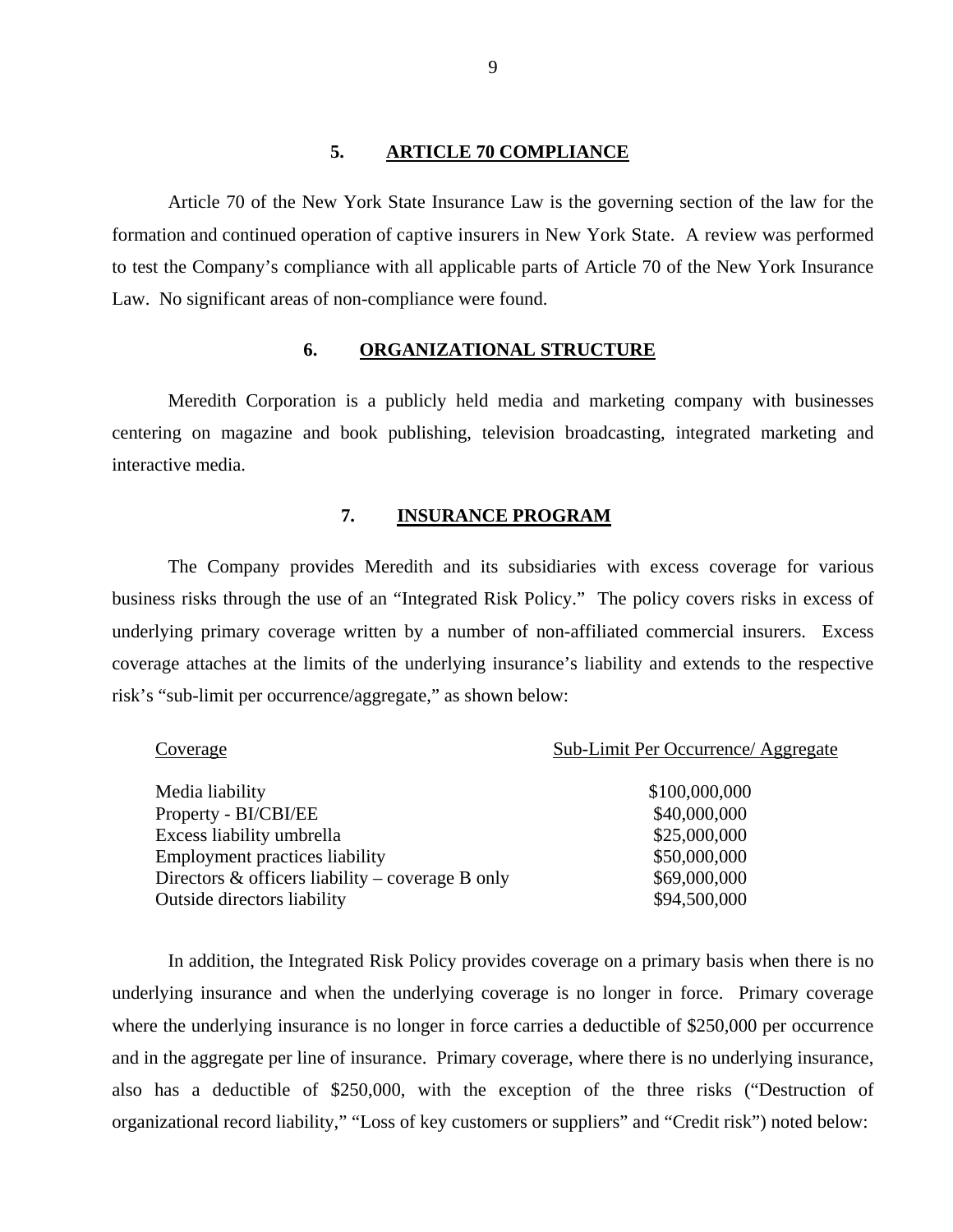| Coverage                             | Deductible      | <b>Sub-Limit Per Occurrence/ Aggregate</b> |
|--------------------------------------|-----------------|--------------------------------------------|
|                                      |                 |                                            |
| Reputational risk                    | \$<br>250,000   | \$100,000,000                              |
| Intellectual property                | \$<br>250,000   | \$100,000,000                              |
| Property & BI/CBI - non-TRIA         |                 |                                            |
| certified terrorism                  | \$<br>250,000   | \$100,000,000                              |
| Computer database failure            | \$<br>250,000   | \$50,000,000                               |
| E-commerce failure                   | \$<br>250,000   | 50,000,000<br>\$                           |
| Property-terrorism - NBC (certified  |                 |                                            |
| terrorism)                           | \$<br>250,000   | \$250,000,000                              |
| Casting contracts impairment         | \$<br>250,000   | \$15,000,000                               |
| Destruction of organizational record |                 |                                            |
| Liability                            | \$<br>1,000,000 | 50,000,000<br>$\mathbb{S}^-$               |
| Loss of key customers or suppliers   | \$<br>1,000,000 | \$50,000,000                               |
| Commodity price risk                 | \$<br>250,000   | 50,000,000<br>$\mathbb{S}$                 |
| <b>Strike</b>                        | \$<br>250,000   | 50,000,000<br>$\mathbb{S}^-$               |
| Media interruption                   | \$<br>250,000   | 50,000,000<br>\$                           |
| Loss of affiliation                  | \$<br>250,000   | \$100,000,000                              |
| Regulatory change                    | \$<br>250,000   | \$100,000,000                              |
| Political risk                       | \$<br>250,000   | 25,000,000<br>S.                           |
| Loss of feed from satellite          | \$<br>250,000   | 25,000,000<br>\$                           |
| Credit risk                          | \$<br>2,000,000 | 50,000,000<br>\$                           |

The Company's maximum annual aggregate limit of liability for all insurance coverages is \$400,000,000.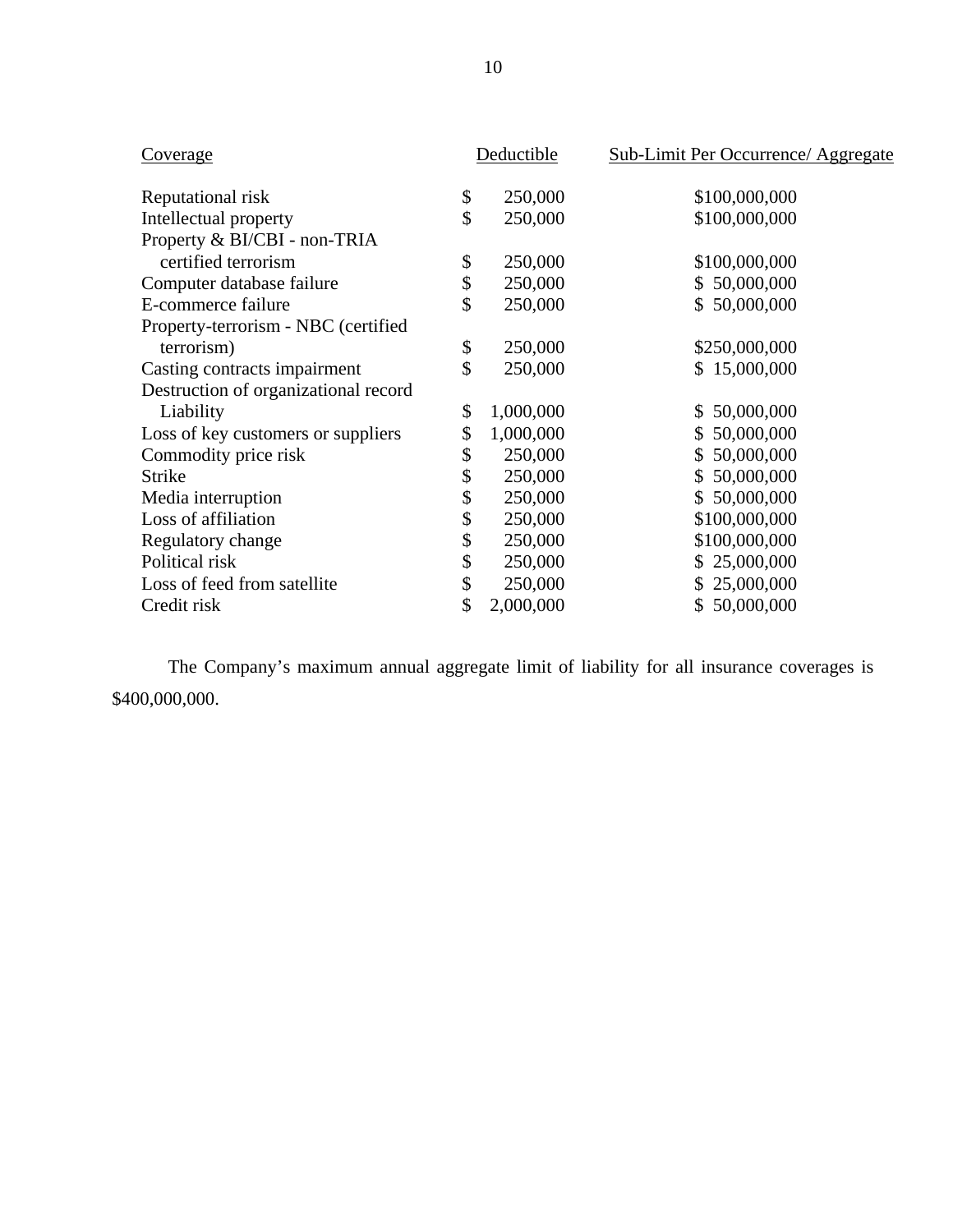Respectfully submitted,

 $\sqrt{s}$ 

 Bernard Lott Senior Insurance Examiner

STATE OF NEW YORK ) )SS:  $\mathcal{L}$ COUNTY OF NEW YORK )

BERNARD LOTT being duly sworn, deposes and says that the foregoing report, subscribed by him is true to the best of his knowledge and belief.

> $\sqrt{s/2}$ Bernard Lott

Subscribed and sworn to before me

this  $\qquad \qquad$  day of  $\qquad \qquad$  , 2011.